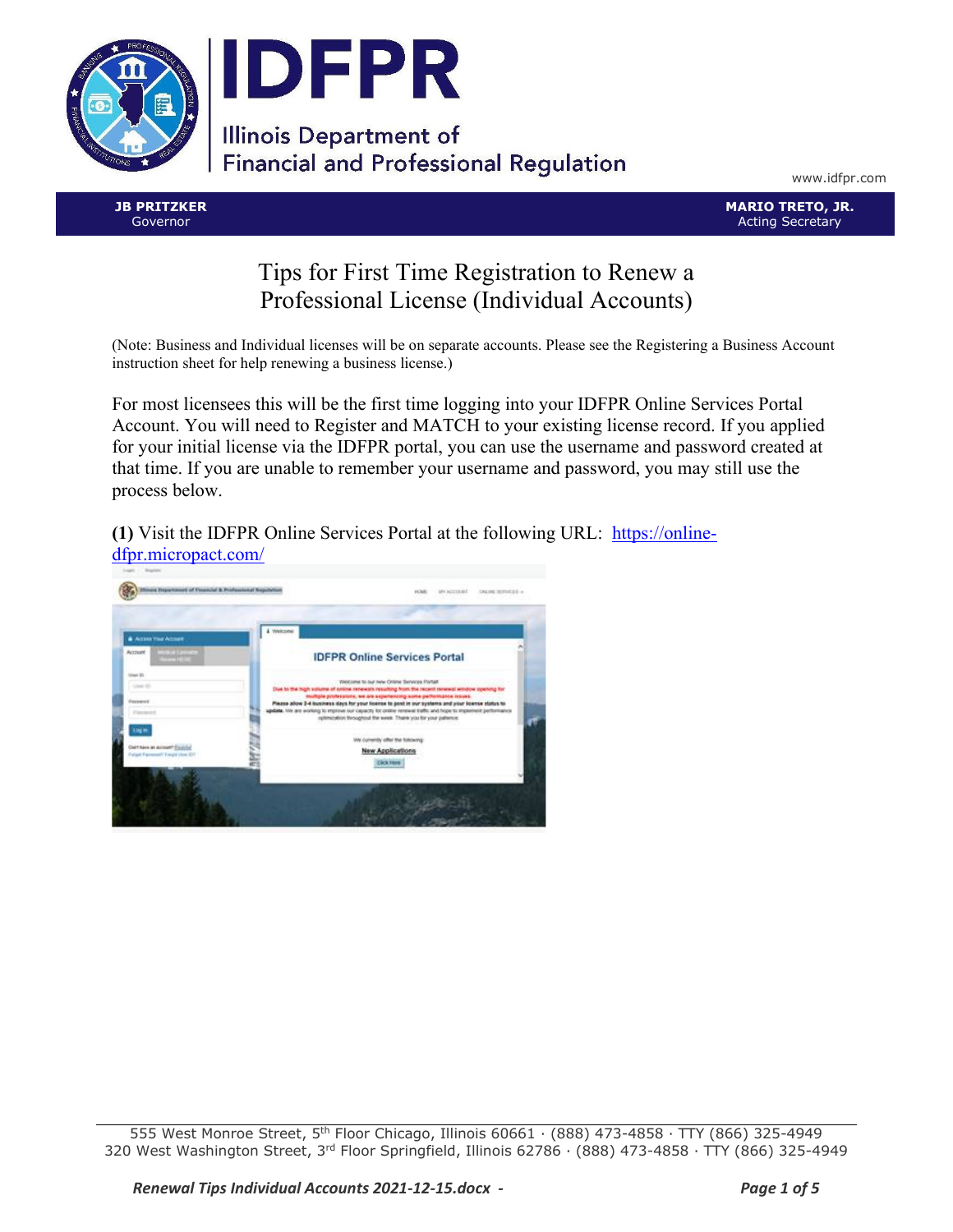**(2)** Click on "Register" under the Log In button.

| Account  | <b>Medical Cannabis</b><br><b>Renew HERE</b> |  |
|----------|----------------------------------------------|--|
| User ID  |                                              |  |
|          |                                              |  |
| Password |                                              |  |
| Password |                                              |  |
| Log In   |                                              |  |
|          | Don't have an account <sup>p</sup> Register  |  |
|          | Forgot Password? Forgot User ID?             |  |

**(3)** Register as an Individual.



Fields marked with an asterisk \* are required. Step 1. Business or Individual

## Register as:

- $_{\odot}$ Individual
- O **Business**

555 West Monroe Street, 5th Floor Chicago, Illinois 60661 ∙ (888) 473-4858 ∙ TTY (866) 325-4949 320 West Washington Street, 3rd Floor Springfield, Illinois 62786 ∙ (888) 473-4858 ∙ TTY (866) 325-4949

*Renewal Tips Individual Accounts 2021-12-15.docx - Page 2 of 5*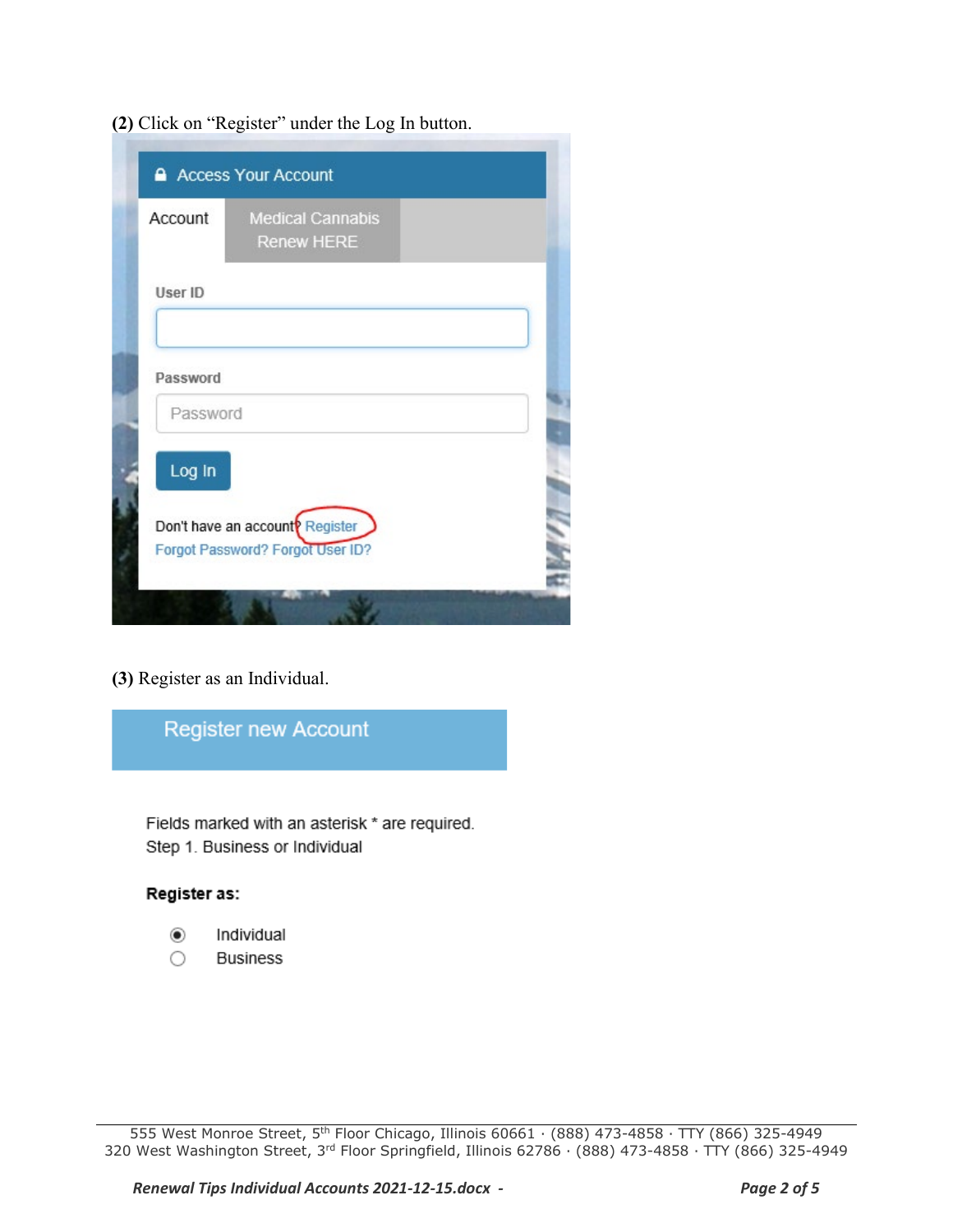**(4)** Select "Yes" under Account Matching, then Click the "Next" Button. **Account Matching** 

Cancel

**Next** 

Review the options and then select Yes, or No in the radio buttons or table below. 1. I am applying for a license with the IDFPR for the first time and have never been issued a professional license by the IDFPR. **CLICK NO CLICK YES** 2. I am a current licensee of the IDFPR. 3. I have been fingerprinted for a license application and those results have been sent to IDFPR. **CLICK YES CLICK YES** 4. I previously applied for a license or sat for an examination, but never received a license from the IDFPR. 5. I had a license or registration with the IDFPR, but its status is now either: not renewed, expired or inactive. **CLICK YES** Yes ۱  $\circ$ **No** 

**(5)** Enter only your Social Security Number in the field marked with an asterisk. Click the "Finish" button.

555 West Monroe Street, 5th Floor Chicago, Illinois 60661 ∙ (888) 473-4858 ∙ TTY (866) 325-4949 320 West Washington Street, 3rd Floor Springfield, Illinois 62786 ∙ (888) 473-4858 ∙ TTY (866) 325-4949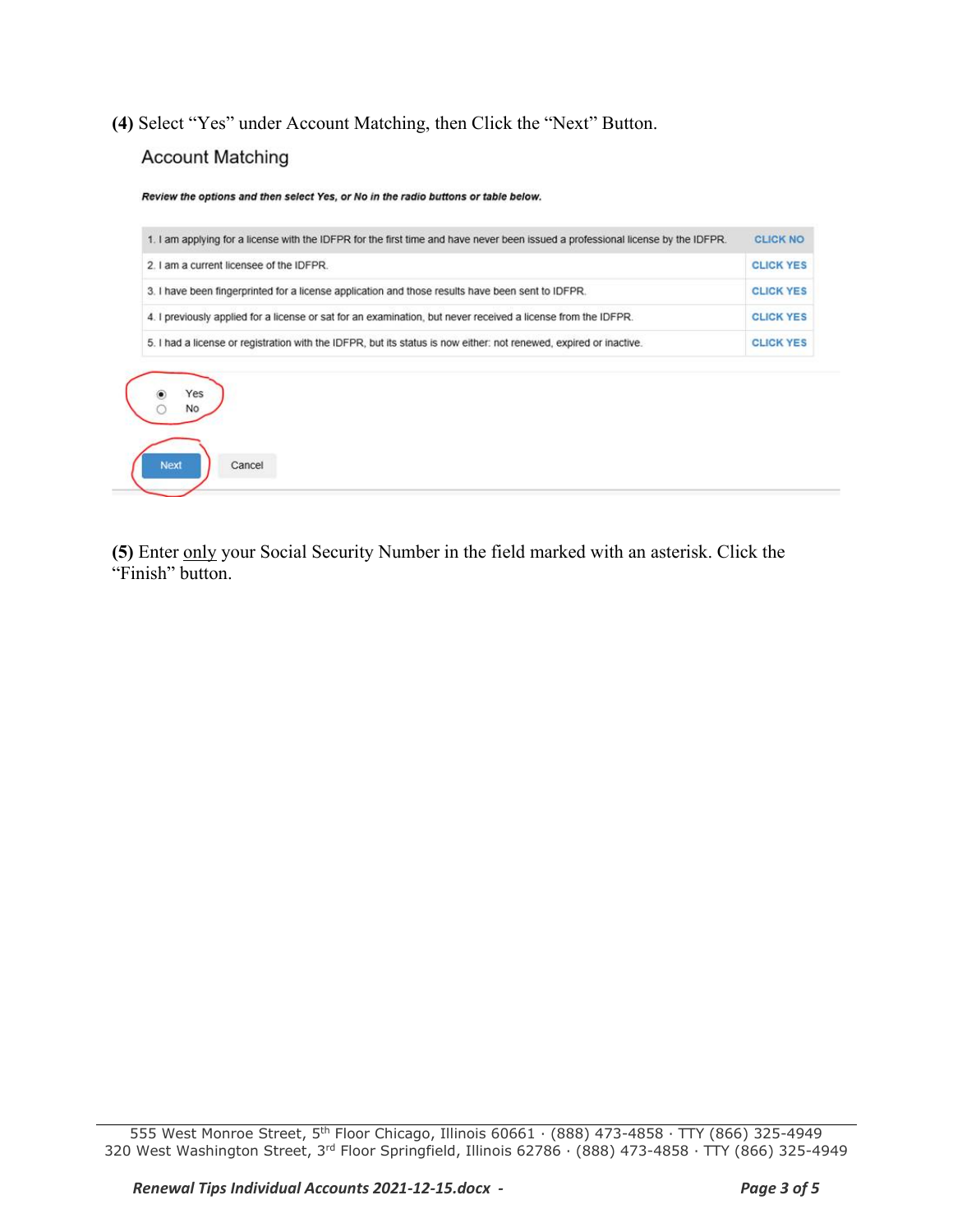## **Account Matching**

Fields marked with an asterisk \* are required. Step 2. Answer Security Questions

We will try to find your account by asking you the questions below:

Items with \* are required.

| *SSN<br>Last Name                 | ×            |  |
|-----------------------------------|--------------|--|
| Date of Birth<br><b>Access ID</b> | (MM/DD/YYYY) |  |
| <b>Finish</b>                     | Cancel       |  |

<sup>555</sup> West Monroe Street, 5th Floor Chicago, Illinois 60661 ∙ (888) 473-4858 ∙ TTY (866) 325-4949 320 West Washington Street, 3rd Floor Springfield, Illinois 62786 ∙ (888) 473-4858 ∙ TTY (866) 325-4949